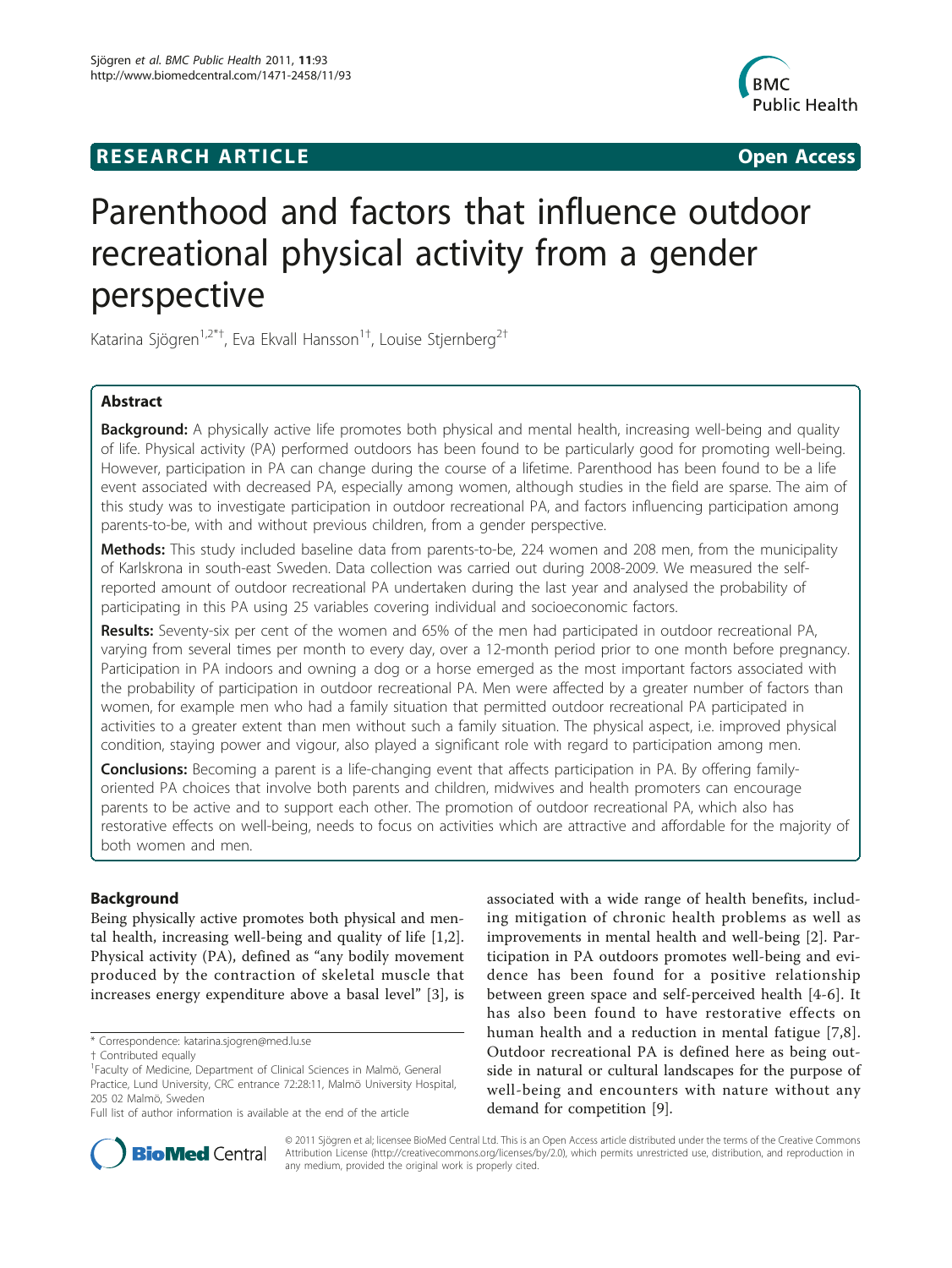Despite the well-documented health benefits of PA, inactivity was identified in 2009 as the fourth leading cause of chronic diseases and mortality globally and contributes to more than three million preventable deaths worldwide [10]. According to Sjöström et al [11] only 23% of the Swedish adult population are sufficiently active for optimal health benefits. The situation is similar in other western European countries and the United States. In general, women tend to be less physically active than men [1,11,12].

Participation in PA can change over a lifetime and from a public health perspective it is important to understand how life events may impact on participation in PA. Periods of life transition may be associated with changes in health-related behaviour such as PA [13]. Parenthood is a life event associated with decreased PA, especially among women [14,15]. A review of PA and parenthood by Bellows-Riecken and Rhodes [15] shows a negative relationship between parenthood and participation in PA in 14 of the 17 studies examined. Brown et al [16] found women with children performed less PA than women without children and Schmitz et al [17] found that parenthood resulted in reduced PA in women but not in men, with the biggest difference occurring during first parenthood. Lack of time and social support, fatigue, childcare, and other obligations have been identified as factors that impacted negatively on parents' participation in PA [18-21].

As parents play an important role in the socialisation and development of PA patterns in their children, knowledge of determinants that affect participation in PA among both parents as well as parents-to-be is necessary to develop effective health-promotion programmes. Studies in the field are sparse, and there is a particular lack of data about differences in PA patterns between men with and without children, as well as between women and men with children [15]. The aim of this study therefore was to investigate participation in outdoor recreational PA, and factors influencing participation among parents-to-be, with and without previous children, from a gender perspective.

# Methods

#### Study area, participants, and design

This study includes baseline data from parents-to-be with and without previous children. Those who already had children are in this study named either "parents" or "women/men with children" and those who did not have previous children and were now expecting their first child are either named "non-parents" or "women/ men without children". The data were collected between March 2008 and February 2009 from the municipality of Karlskrona. Karlskrona, an urban region with 62,900 inhabitants, is located in south-east Sweden on the

Baltic Sea and both woodland and archipelago settings are readily accessible.

On finding themselves pregnant, Swedish women book an initial meeting with a midwife through an antenatal clinic, in most cases at 8-10 weeks of pregnancy. Parents-to-be who contacted either of the two antenatal clinics in Karlskrona were invited by the midwife to participate in this study. If they agreed to participate in the study, separate questionnaires (with different colours) were sent by post to the woman and her partner, and were returned to the midwife at the initial meeting.

The majority of the questions had been applied and validated in the Swedish Survey of Living Conditions (ULF) and in a national survey about outdoor life and nature tourism in Sweden [9]. Some extra added questions were tested in a pilot study ( $n = 10$ ) and there was no need for adjustment before use. Identical questions were used for both women and men, and the respondents were required to address their situation one month before pregnancy. The questionnaires, which were filled in retrospectively, investigated age, cohabitation, level of education, personal financial situation, living conditions, dog or horse ownership, tobacco and alcohol consumption, and previous children and their age. Questions about outdoor recreational PA concerned activities during the previous 12 months (calculated from one month before pregnancy) and reasons for participation (i.e. to benefit for physical and/or social reasons and/or the adventure and/or restorative effects and also to attain well-being).

The questionnaires also included questions about obstacles to participating in outdoor recreational PA (abandoning outdoor activities during the evenings due to fear of violence, cost, the experience of activities being too demanding physically, limitations due to the family situation, illness/functional disorder) and other considerations (lack of appropriate areas to perform it in, equipment, time, courage, interest, or too little knowledge about how to perform activities). The participants also answered questions about indoor PA during the previous 12 months. The inclusion criteria were pregnant woman who spoke Swedish. The exclusion criteria were woman who had experienced miscarriage or other complications during previous pregnancies or deliveries or if the midwife did not consider it suitable to ask about participation in the study due to the woman's general state of health.

Outdoor recreational PA was measured by the survey question "How often have you participated in outdoor recreational PA during the last 12 months?" Participants were asked to mark activities participated in during the last 12 months from a list of 24 outdoor recreational activities from a Swedish national survey dealing with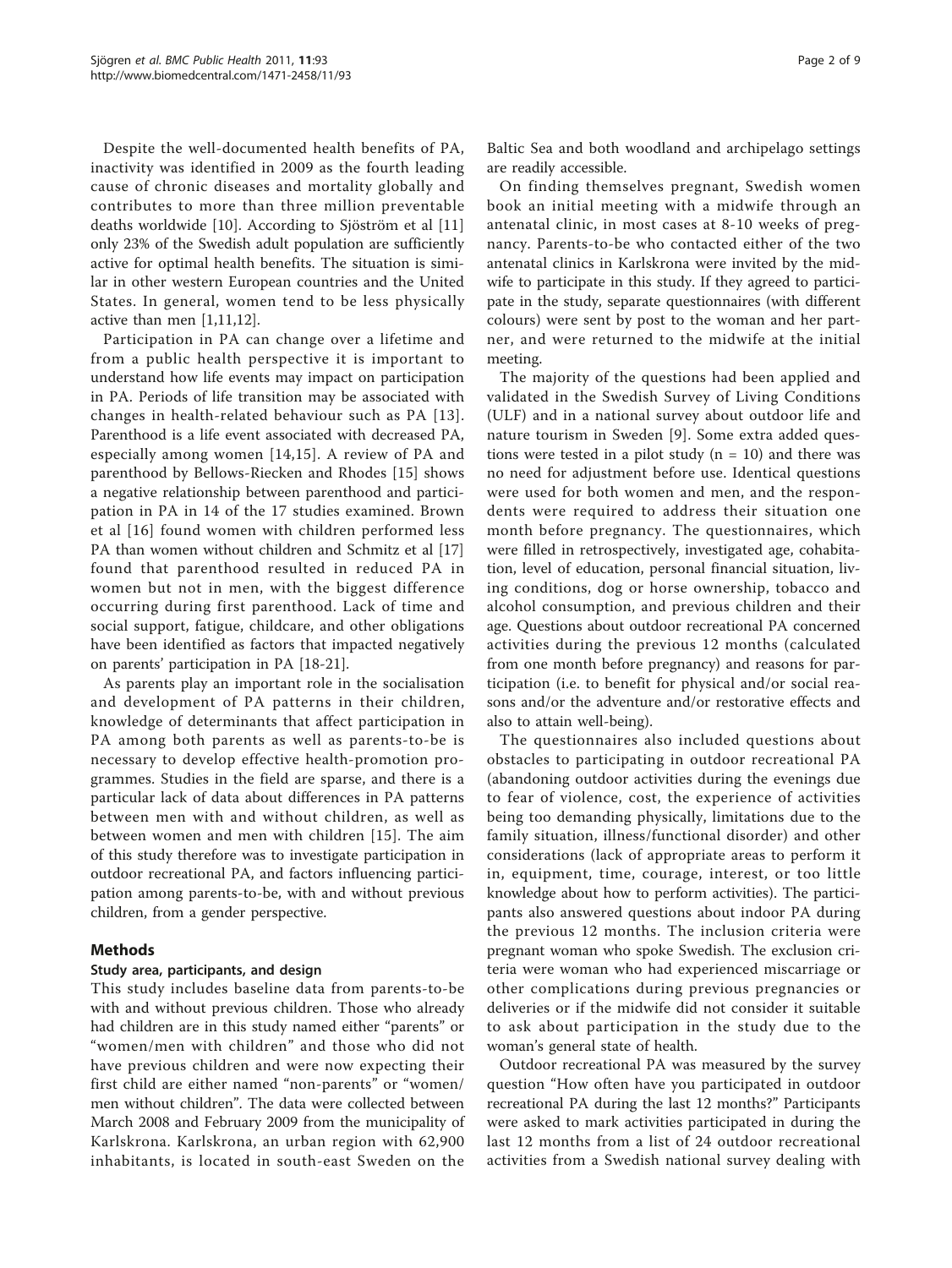outdoor recreational life [9]. This list included a wide spectrum of physical and more sedentary activities, as we wished to include activities with a restorative effect on well-being as well as activities associated with physical effort. The following activities were presented: strolling in the woods and fields, walking, jogging, orienteering, Nordic walking, golf, biking, rollerblading, bathing, diving, canoeing, sailing, angling, motorboating, skating, cross-country skiing, downhill skiing, tobogganing, sunbathing, hunting, cross-country riding, bird-watching, camping in the countryside and gardening.

#### Statistical analysis

In the statistical analyses a chi-squared test was used to compare proportions between groups. When the expected frequencies were  $< 5$  in any group, Fisher's exact test for the comparison of two proportions was used. Multivariate analyses were carried out by means of logistical regression models (method: backward conditional), with participation in outdoor recreational PA as the dependent variable. Participation in outdoor recreational PA was dichotomised into "active" (if a person participated in activities several times (> 3 times per month) a month to every day) and "not active" (if a person never participated in activities or up to 2-3 times per month).

Simultaneous relationships between the dependent variable and all independent variables were modelled and evaluated using odds ratios (ORs). Two different models were tested separately for 1) women with children, 2) women without children, 3) all women, 4) men with children, 5) men without children, and 6) all men. In the first model, all independent variables from the questionnaire were included. The second model included variables from the first model for which a significant impact on the probability of participation in outdoor recreational PA existed between the independent variables that included more than five participants in each combined group. The second model also evaluated the interactions between these variables, with a p-value < 0.005. The statistical significance of the variables was determined using a 95% confidence interval (CI). Data were computerised and analysed using SPSS 17.0 for Windows. This study was approved by the Regional Ethical Review Board in Lund, Sweden.

# Results

During the study period, 669 women were registered at the two local antenatal clinics. Of these, 431 met the inclusion criteria and upon inclusion the women ranged from week six to week 33 of pregnancy (mean 11 weeks). The mean age of non-participating women was 30 years. The reasons for non-participation were unwillingness, unsuitability for study inclusion (as determined by the midwife), and non-compliance with the inclusion criteria. A total of 224 women and 208 men agreed to participate. Of the women, 121 had children, and of those, 115/121 (95%) had children aged 0-5 years. Of the men, 113 had children, and of those, 106/ 113 (94%) had children aged 0-5 years. Of the women included, 171/224 (76%) had participated in outdoor recreational PA several times per month to every day during the last 12 months up to one month before pregnancy, and 135/208 (65%) men had participated in activities several times per month to every day during the same period. Outdoor recreational activities had a positive impact on feelings of well-being in 221/224 (99%) women and 198/208 (95%) men. More than half of the women and men had a higher education and the majority of them were able to cover an unexpected cost within a week (Table [1\). The demographic characteristics of](#page-3-0) [study participants are presented in Table 1.](#page-3-0)

All variables from the questionnaire are shown in Table [2, and Table 3 contains participation in different](#page-5-0) [kinds of PA during the last 12 months. All those who](#page-5-0) [participated in non-physical strenuous activities also](#page-5-0) [participated in at least one physical activity. Women](#page-5-0) [strolled and walked significantly more \(Pearson chi](#page-5-0)square = 5.724,  $p = 0.017$ ) than men irrespective of [whether or not they had children. In all other activities](#page-5-0) [studied, no significant differences were seen between](#page-5-0) [women and men. Women with children participated in](#page-5-0) [significantly more winter sports \(Pearson chi-square =](#page-5-0) 6.213,  $p = 0.013$ ) and gardening (Pearson chi-square = 9.417,  $p = 0.009$ ) than women without children, and [women without children participated in significantly](#page-5-0) [more PA indoors \(Pearson chi-square = 14.877,](#page-5-0)  $p \lt \theta$ [0.001\) than women with children. Men with children](#page-5-0) [participated in significantly more gardening \(Pearson](#page-5-0) chi-square = 20.799,  $p < 0.001$ ) than men without chil[dren, and men without children participated in signifi](#page-5-0)[cantly more PA indoors \(Pearson chi-square = 7.687,](#page-5-0)  $p = 0.006$ .

# Differences between groups and factors significantly associated with participation in outdoor recreational PA among women

Factors significantly associated with outdoor recreational PA among all women with and without children were ownership of a dog or horse (Fisher's exact test  $p <$ 0.001), participating because of well-being (Fisher's exact test  $p = 0.022$ ), and participating in activities indoors (Pearson chi-square = 11.366,  $p = 0.001$ ). The only factor that significantly enhanced participation in outdoor recreational PA among women with children was ownership of a dog or horse (Fisher's exact test  $p < 0.001$ ). Among women with no children, a higher level of education (Pearson chi-square = 4.833,  $p = 0.028$ ), dog or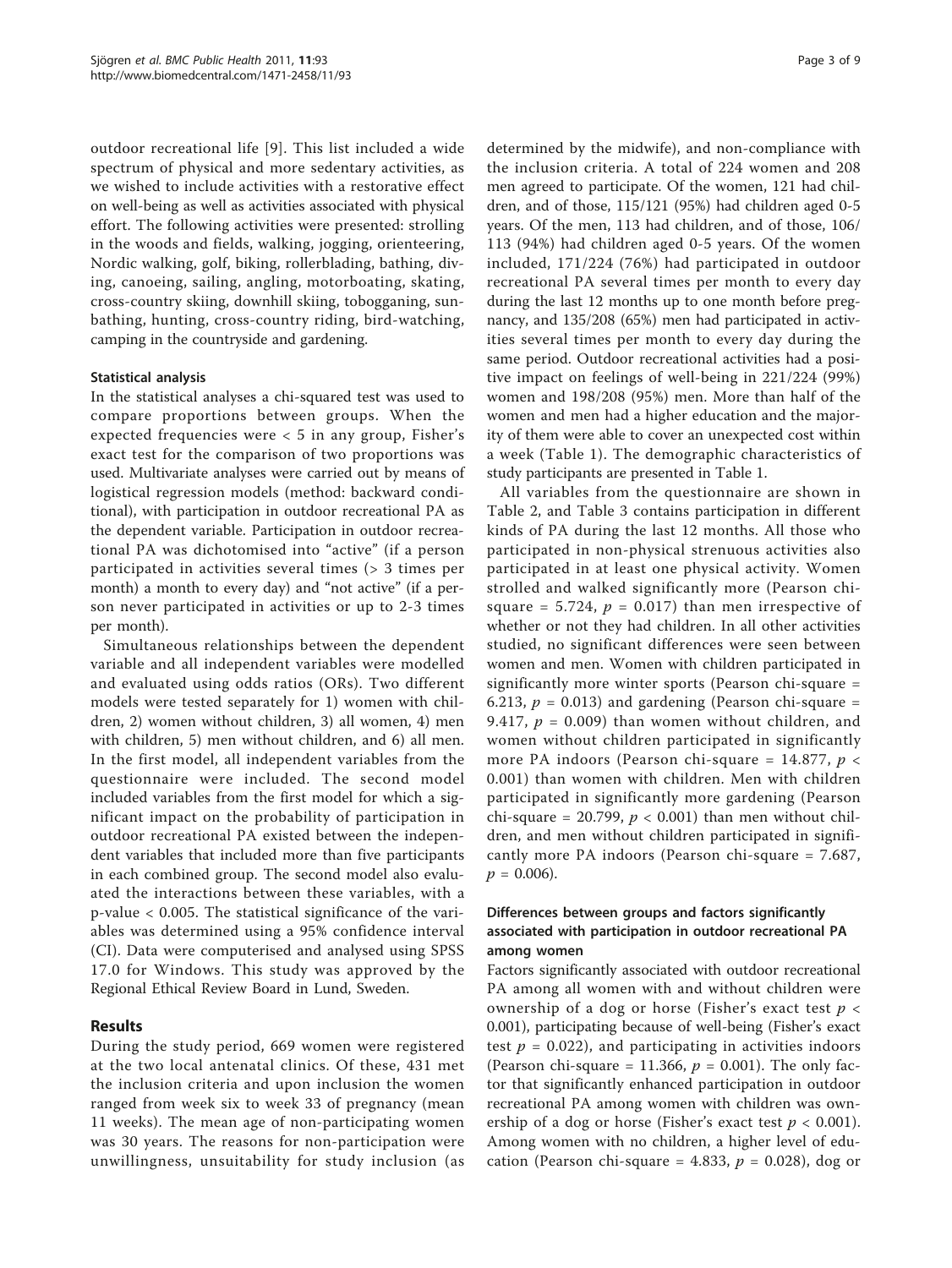|                                              | Men with<br>children | Men without<br>children | All<br>men          | Women with<br>children | Women without<br>children | All<br>women     |
|----------------------------------------------|----------------------|-------------------------|---------------------|------------------------|---------------------------|------------------|
| Variables (%)                                | $n = 113$<br>(%)     | $n = 95$<br>(%)         | $n =$<br>208<br>(%) | $n = 121$<br>(%)       | $n = 103$<br>(%)          | $n = 224$<br>(%) |
| Mean age                                     | 34                   | 31                      | 32                  | 31                     | 28                        | 30               |
| Cohabiting <sup>1</sup>                      | 102 (99)             | 94 (99)                 | 206 (99)            | 119 (98)               | 102 (99)                  | 221 (99)         |
| Lower education <sup>2</sup>                 | 49 (43)              | 40 (42)                 | 89 (43)             | 55 (45)                | 42 (41)                   | 97 (43)          |
| Higher education <sup>3</sup>                | 64 (57)              | 55 (58)                 | 119(57)             | 66 (55)                | 61(59)                    | 127(57)          |
| Personal financial<br>situation <sup>4</sup> | 100 (89)             | 83 (87)                 | 183 (88)            | 102 (84)               | 88 (85)                   | 190 (85)         |
| Living in the countryside <sup>5</sup>       | 49 (43)              | 24(25)                  | 73 (35)             | 52 (43)                | 27(26)                    | 79 (35)          |
| Living in a town <sup>o</sup>                | 64 (57)              | 71 (75)                 | 135 (65)            | 69 (57)                | 76 (74)                   | 145(65)          |
| Owning a dog or a horse                      | 31(27)               | 17(18)                  | 48 (23)             | 32(26)                 | 20 (19)                   | 52 (23)          |
| Being a smoker <sup>7</sup>                  | 22(20)               | 18 (19)                 | 40 (19)             | 16(13)                 | 27(26)                    | 43 (19)          |
| Using snuff <sup>8</sup>                     | 43 (38)              | 34 (36)                 | 77 (37)             | 2(2)                   | 3(3)                      | 5(2)             |
| Drinking alcohol <sup>9</sup>                | 80 (70)              | 79 (83)                 | 159 (77)            | 65 (51)                | 66 (64)                   | 128 (57)         |
| Drinking no alcohol                          | 33 (30)              | 16(17)                  | 49 (23)             | 59 (49)                | 37 (36)                   | 96 (43)          |

<span id="page-3-0"></span>Table 1 Participant characteristics one month before pregnancy

<sup>1</sup> married/living with a partner.

<sup>2</sup>completion of nine-year compulsory school, senior high-school.

<sup>3</sup> completion of university education.

4 able to cover an unexpected cost of 14 000 Swedish crowns (approximately 1400 Euros) within one week.

<sup>5</sup>a small village in the countryside with mainly single-family houses.

 $<sup>6</sup>$ a densely built-up area, in a quarter of a town or in a suburb.</sup>

<sup>7</sup>smokes regularly/sometimes.

<sup>8</sup>using snuff (a Swedish smokeless tobacco) regularly/sometimes.

<sup>9</sup>drinking 1-9 glasses/week.

horse ownership (Fisher's exact test  $p = 0.018$ ), participation in outdoor recreational PA because of the feeling of well-being (Fisher's exact test  $p = 0.003$ ), and participation in PA indoors (Pearson chi-square = 10.447,  $p =$ 0.001) were factors that significantly enhanced participation in outdoor recreational PA.

# Differences between groups and factors significantly associated with participation in outdoor recreational PA among men

Factors that were associated significantly with outdoor recreational PA among all men, with and without children, were a higher level of education (Pearson chisquare = 8.220,  $p = 0.004$ ), dog or horse ownership (Pearson chi-square = 11.527,  $p = 0.001$ ), participation in PA for physical reasons (Pearson chi-square = 19.859,  $p < 0.001$ ), participation for the adventure (Pearson chisquare = 9.888,  $p = 0.002$ ), access to appropriate areas to perform outdoor recreational PA (Fisher's exact test  $p = 0.026$ ), interest (Pearson chi-square = 4.928,  $p =$ 0.026), and participation in PA indoors (Pearson chisquare = 20.439,  $p < 0.001$ ).

Factors that significantly enhanced participation in outdoor recreational PA among men with children were dog or horse ownership (Pearson chi-square = 5.804,  $p = 0.016$ , participation in PA for physical reasons

(Pearson chi-square = 10.880,  $p = 0.001$ ), participation for the adventure (Pearson chi-square = 10.108,  $p =$ 0.001), and participation in PA indoors (Pearson chisquare = 6.435  $p = 0.011$ ). Factors that significantly enhanced participation in outdoor recreational PA among men with no children were a higher education level (Pearson chi-square = 9.481,  $p = 0.002$ ), living in a town (Pearson chi-square = 4.407,  $p = 0.036$ ), dog or horse ownership (Fisher's exact test  $p = 0.009$ ), participation in PA for physical reasons (Pearson chi-square = 8.548,  $p = 0.003$ ), time availability (Pearson chi-square = 4.214,  $p = 0.040$ , interest (Pearson chi-square = 5.766,  $p = 0.016$ ), and participation in PA indoors (Pearson chisquare = 15.699,  $p < 0.001$ ).

# Factors predicting the probability of participation in outdoor recreational PA among men and women

Variables significantly associated with an increased probability of participating in outdoor recreational PA among all women and men, irrespective of whether or not they had children, are presented in Table [4. No fac](#page-5-0)[tors were significantly associated with the probability of](#page-5-0) [participating in outdoor recreational PA among women](#page-5-0) [with or without children in the final models. Our data](#page-5-0) [indicate that for women, irrespective of whether they](#page-5-0) [had children or not, dog or horse ownership, the](#page-5-0)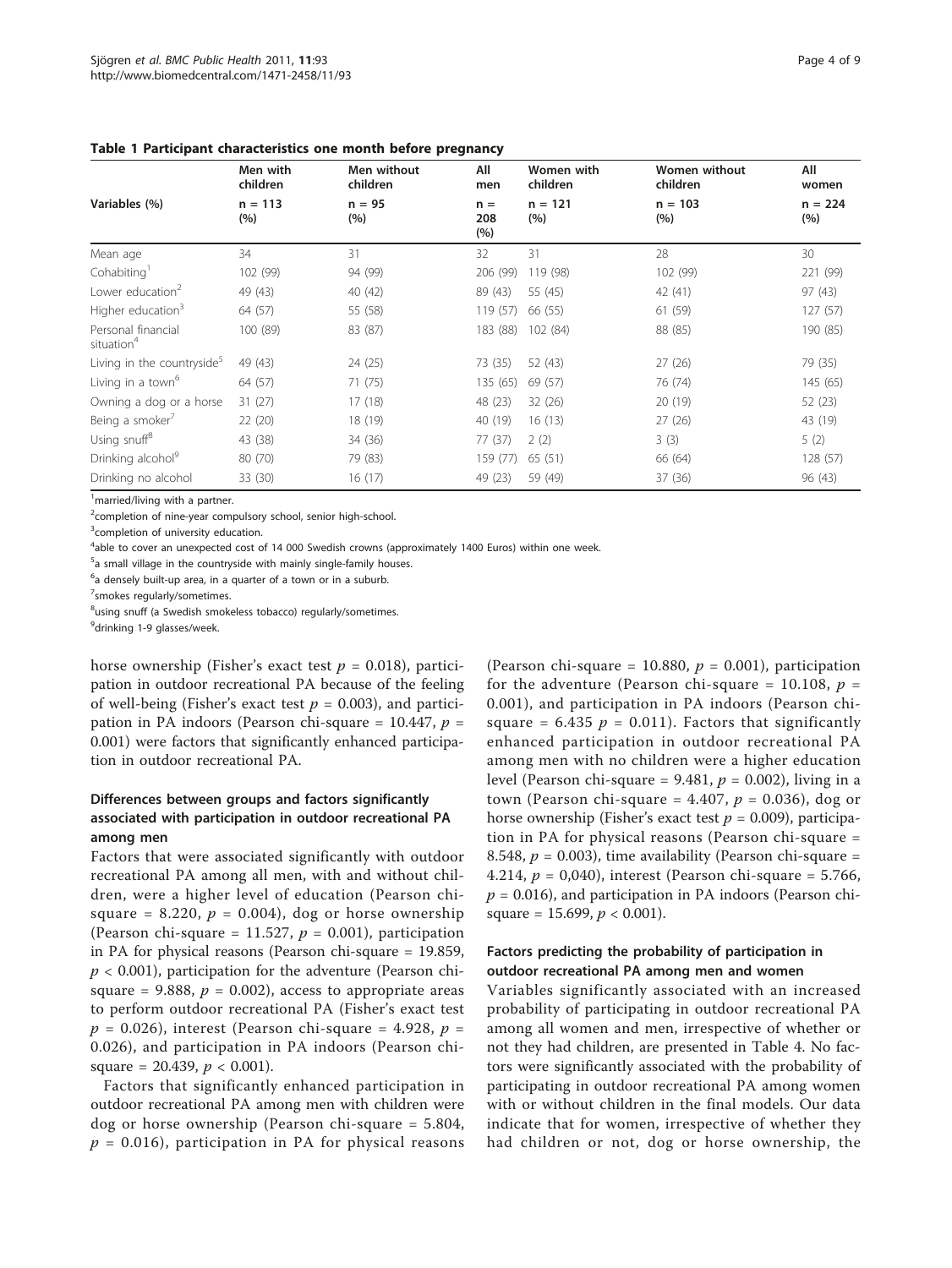#### Table 2 All independent variables included in the first model

| <b>Variables</b>                                                                                        | Coded as              |                           |  |  |
|---------------------------------------------------------------------------------------------------------|-----------------------|---------------------------|--|--|
|                                                                                                         | 0                     | $\mathbf{1}$              |  |  |
| Cohabiting                                                                                              | yes <sup>1</sup>      | no <sup>2</sup>           |  |  |
| Level of education                                                                                      | lower <sup>3</sup>    | higher <sup>4</sup>       |  |  |
| Personal financial situation                                                                            | able <sup>5</sup>     | not able <sup>6</sup>     |  |  |
| Living conditions                                                                                       | countryside'          | town <sup>8</sup>         |  |  |
| Owning a dog or horse                                                                                   | yes                   | no                        |  |  |
| Smoking habits                                                                                          | smoker <sup>9</sup>   | non-smoker <sup>10</sup>  |  |  |
| Snuff habits                                                                                            | snuffer <sup>11</sup> | non-snuffer <sup>12</sup> |  |  |
| Alcohol habits                                                                                          | drinker <sup>13</sup> | non-drinker <sup>14</sup> |  |  |
| Able to participate in as much outdoor recreational PA as wanted                                        | yes                   | no                        |  |  |
| Participated in outdoor recreational PA for physical reasons                                            | yes                   | no                        |  |  |
| Participated in outdoor recreational PA for social reasons                                              | yes                   | no                        |  |  |
| Participated in outdoor recreational PA for the adventure                                               | yes                   | no                        |  |  |
| Participated in outdoor recreational PA for well-being                                                  | yes                   | no                        |  |  |
| Not able to participate in as much outdoor recreational PA as wanted due to costs                       | yes                   | no                        |  |  |
| Not able to participate in as much outdoor recreational PA as wanted due to physical level              | yes                   | no                        |  |  |
| Not able to participate in as much outdoor recreational PA as wanted due to family situation            | yes                   | no                        |  |  |
| Not able to participate in as much outdoor recreational PA as wanted due to illness/functional disorder | yes                   | no                        |  |  |
| Not able to participate in as much outdoor recreational PA as wanted due to lack of appropriate areas   | yes                   | no                        |  |  |
| Not able to participate in as much outdoor recreational PA as wanted due to lack of knowledge           | yes                   | no                        |  |  |
| Not able to participate in as much outdoor recreational PA as wanted due to lack of equipment           | yes                   | no                        |  |  |
| Not able to participate in as much outdoor recreational PA as wanted due to lack of time                | yes                   | no                        |  |  |
| Not able to participate in as much outdoor recreational PA as wanted due to lack of courage             | yes                   | no                        |  |  |
| Not able to participate in as much outdoor recreational PA as wanted due to lack of interest            | yes                   | no                        |  |  |
| Participated in PA indoors                                                                              | yes                   | no                        |  |  |
| Abandoned outdoor recreational PA during the evening due to fear of violence                            | yes <sup>15</sup>     | no <sup>16</sup>          |  |  |

The logistic regression analysis evaluated factors with a significant influence on the participation in outdoor recreational physical activity (PA). <sup>1</sup> married/living with a partner.

<sup>2</sup>single or living apart.

<sup>3</sup>completed nine-year compulsory school, senior high school.

4 completed university education.

5 able to cover an unexpected cost of 14 000 Swedish crowns (approximately 1400 Euros) within one week.

<sup>6</sup>not able to cover an unexpected cost of 14 000 Swedish crowns within one week.

 $^7$ living in a small village in the countryside with mainly single-family houses.

<sup>8</sup>living in a densely built-up area, in a quarter of a town, or in a suburb.

<sup>9</sup>smokes regularly/sometimes.

<sup>10</sup>stopped smoking/never smoked.

<sup>11</sup>using snuff (smokeless tobacco) regularly/sometimes.

<sup>12</sup>stopped using snuff/never used it.

13drinking 1-9 glasses/week.

<sup>14</sup>drinking no alcohol.

<sup>15</sup>often/rather often.

<sup>16</sup>never/seldom.

[interaction of dog or horse ownership and the ability to](#page-5-0) [cover an unexpected cost, as well as participation in PA](#page-5-0) [indoors, were factors significantly associated with an](#page-5-0) [increased probability of participation in outdoor recrea](#page-5-0)[tional PA.](#page-5-0)

For men, irrespective of child status, dog or horse ownership, the interaction of dog or horse ownership and participation in PA for physical reasons and a family situation that permitted outdoor recreational PA were factors significantly associated with an increased

probability of participating in outdoor recreational PA. For men without children, the interaction between dog or horse ownership and participation in PA indoors, the interaction between dog or horse ownership and participation in PA for physical reasons, and higher levels of education were factors significantly associated with an increased probability of participation in outdoor recreational PA. For men with children, the interaction between dog or horse ownership and participating in PA for physical reasons, and participation in PA indoors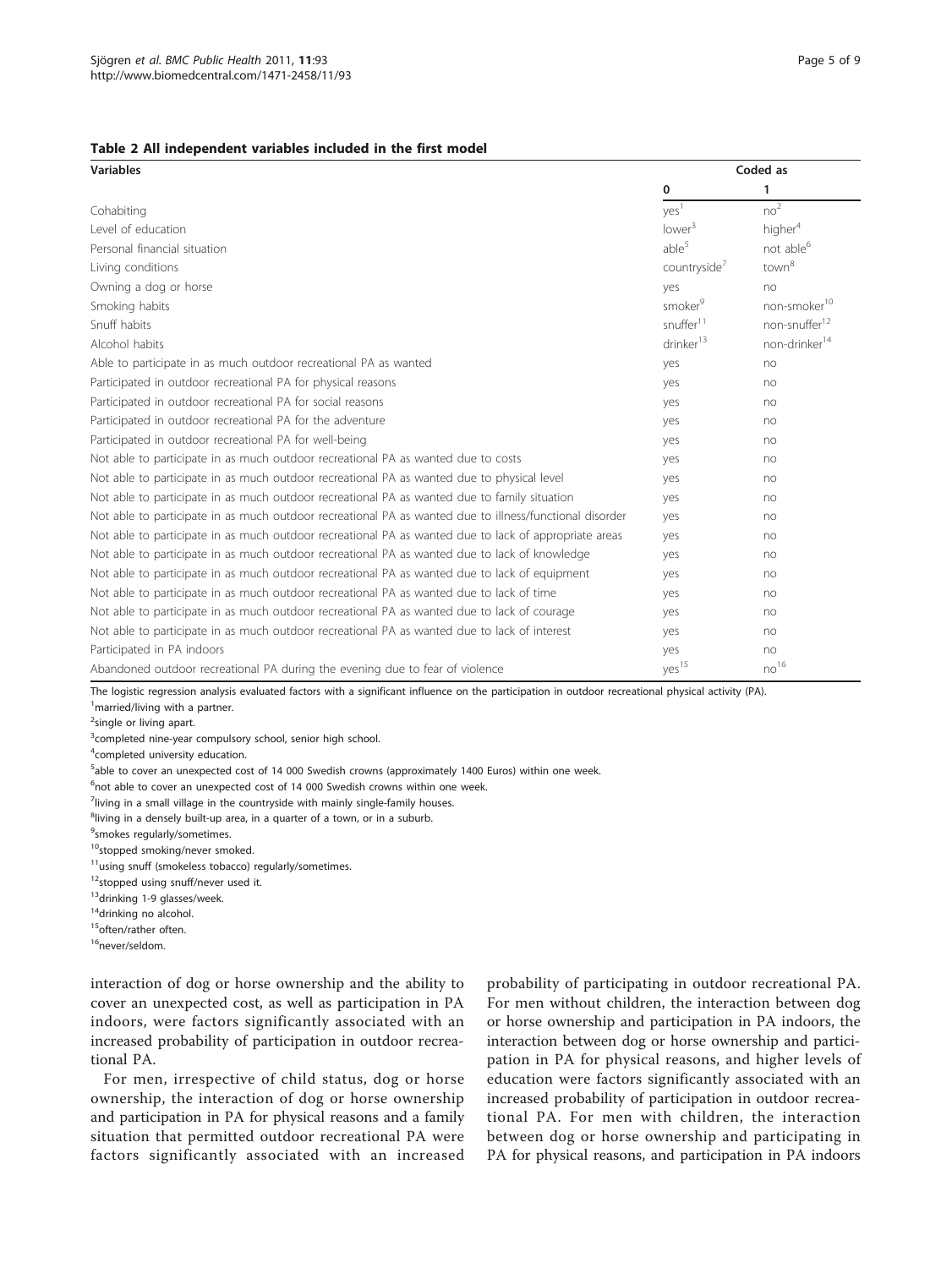|                                              | Men with<br>children | Men without<br>children | All men          | Women with<br>children | Women without<br>children | All<br>women     |  |
|----------------------------------------------|----------------------|-------------------------|------------------|------------------------|---------------------------|------------------|--|
| Factor                                       | $n = 113$<br>(%)     | $n = 95$<br>$(\% )$     | $n = 208$<br>(%) | $n = 121$<br>(%)       | $n = 103$<br>(%)          | $n = 224$<br>(%) |  |
| Outdoor recreational PA* <sup>1</sup>        | 71 (63)              | 64 (67)                 | 135 (65)         | 87(72)                 | 84 (82)                   | 171 (76)         |  |
| Strolling/walking <sup>2</sup>               | 46 (41)              | 33 (35)                 | 79 (38)          | 58 (52)                | 57 (55)                   | 115(51)          |  |
| Exercising <sup>3</sup>                      | 42 (37)              | 46 (48)                 | 88 (42)          | 53 (44)                | 51 (50)                   | 104 (46)         |  |
| Aquatic sports <sup>4</sup>                  | 46 (41)              | 48 (51)                 | 94 (45)          | 62 (51)                | 51 (50)                   | 113 (50)         |  |
| Winter sports <sup>5</sup>                   | 17(15)               | 11(12)                  | 28 (14)          | 21(17)                 | 6(6)                      | 27(12)           |  |
| Gardening                                    | 79 (70)              | 37 (39)                 | 116 (56)         | 70 (58)                | 39 (38)                   | 109 (49)         |  |
| Indoor PA <sup>*6</sup>                      | 44 (39)              | 63 (66)                 | 107(51)          | 39 (32)                | 61 (59)                   | 100(45)          |  |
| Participation in non-strenous<br>activities' | 55 (49)              | 60(63)                  | 115(55)          | 78 (65)                | 58 (56)                   | 136 (61)         |  |

#### <span id="page-5-0"></span>Table 3 Outdoor recreational physical activities carried out during the last 12 months

<sup>1</sup>participated in several times per month to every day during the last 12 months, all activities below included.

<sup>2</sup>strolling, walking, Nordic walking, golf.

<sup>3</sup>jogging, rollerblading, biking, orienteering, cross-country riding.

<sup>4</sup>canoeing, diving, bathing.

<sup>5</sup>cross country skiing, skating, downhill skiing, tobogganing.

<sup>6</sup>floorball, weight training, aerobics, swimming, gymnastics.

 $^7$ hunting, sunbathing, angling, camping, bird watching, motorboating, sailing. \*Physical activity.

significantly increased the probability of participating in outdoor recreational PA.

#### **Discussion**

The main findings indicate that the majority of the women and men had participated in outdoor recreational PA several times a month to every day during the 12 months prior to one month before pregnancy. More factors came into effect if men were physically active outdoors compared to women. However, for both women and men, having a dog or a horse seemed to be the most important factor associated with the probability of participation in outdoor recreational PA. Participation in PA indoors was also associated with participation in outdoor recreational PA for both women and men. Economic situation was significant when analysing all women

Table 4 Binary logistic regression predicting independent factors significantly associated with the probability of participating in outdoor recreational physical activity

|                                                  | Men with<br>children |                    |       | Men without<br>children |                     |       | All<br>men |                     |       | All<br>women |                      |       |
|--------------------------------------------------|----------------------|--------------------|-------|-------------------------|---------------------|-------|------------|---------------------|-------|--------------|----------------------|-------|
| <b>Factors</b>                                   | <b>OR</b>            | CI<br>(95%)        | p     | <b>OR</b>               | CI<br>(95%)         | p     | <b>OR</b>  | CI<br>(95%)         | p     | <b>OR</b>    | CI<br>(95%)          | p     |
| Higher education level                           | n.s.                 | n.s.               | n.s.  | 4.211                   | $1.316-$<br>13.473  | 0.015 | n.s.       | n.S.                | n.s.  | n.s.         | n.s.                 | n.s.  |
| Dog or horse ownership                           | n.s.                 | n.s.               | n.s.  | n.s.                    | n.s.                | n.s.  | 3.419      | $1.167 -$<br>10.019 | 0.025 | 24.523       | $3.220 -$<br>186.778 | 0.002 |
| Permissive family situation*                     | n.s.                 | n.s.               | n.s.  | n.s.                    | n.s.                | n.s.  | 3.084      | $.206-$<br>7.884    | 0.019 | n.s.         | n.s.                 | n.S.  |
| Dog or horse ownership and<br>physical reasonst  | 5.214                | $1.123 -$<br>6.897 | 0.001 | 13.583                  | $2.964 -$<br>62.240 | 0.001 | 5.570      | $2.405 -$<br>12.904 | 0.001 | n.s.         | n.s.                 | n.S.  |
| Dog or horse ownership and<br>indoor activities‡ | n.s.                 | n.s.               | n.s.  | 13.585                  | $3.327 -$<br>55.476 | 0.001 | n.S.       | n.s.                | n.s.  | n.s.         | n.s.                 | n.S.  |
| Dog or horse ownership and<br>economy#           | n.s.                 | n.s.               | n.s.  | n.s.                    | n.s.                | n.s.  | n.s.       | n.s.                | n.s.  | 2.705        | $1.021 -$<br>7.168   | 0.045 |
| Indoor activities¶                               | 2.783                | $.430-$<br>9.967   | 0.027 | n.s.                    | n.s.                | n.s.  | n.s.       | n.s.                | n.s.  | 4.047        | 1.929-<br>8.488      | 0.001 |

\*Having a family situation that allowed participation in outdoor recreational physical activity.

†Interaction variable measuring dog or horse ownership and participation in outdoor recreational physical activity for physical reasons.

‡ Interaction variable measuring dog or horse ownership and participation in physical activity indoors.

# Interaction variable measuring dog or horse ownership and ability to cover an unexpected cost.

¶Participation in physical activity indoors.

OR, odds ratio; CI, confidence interval; n.s., not significant.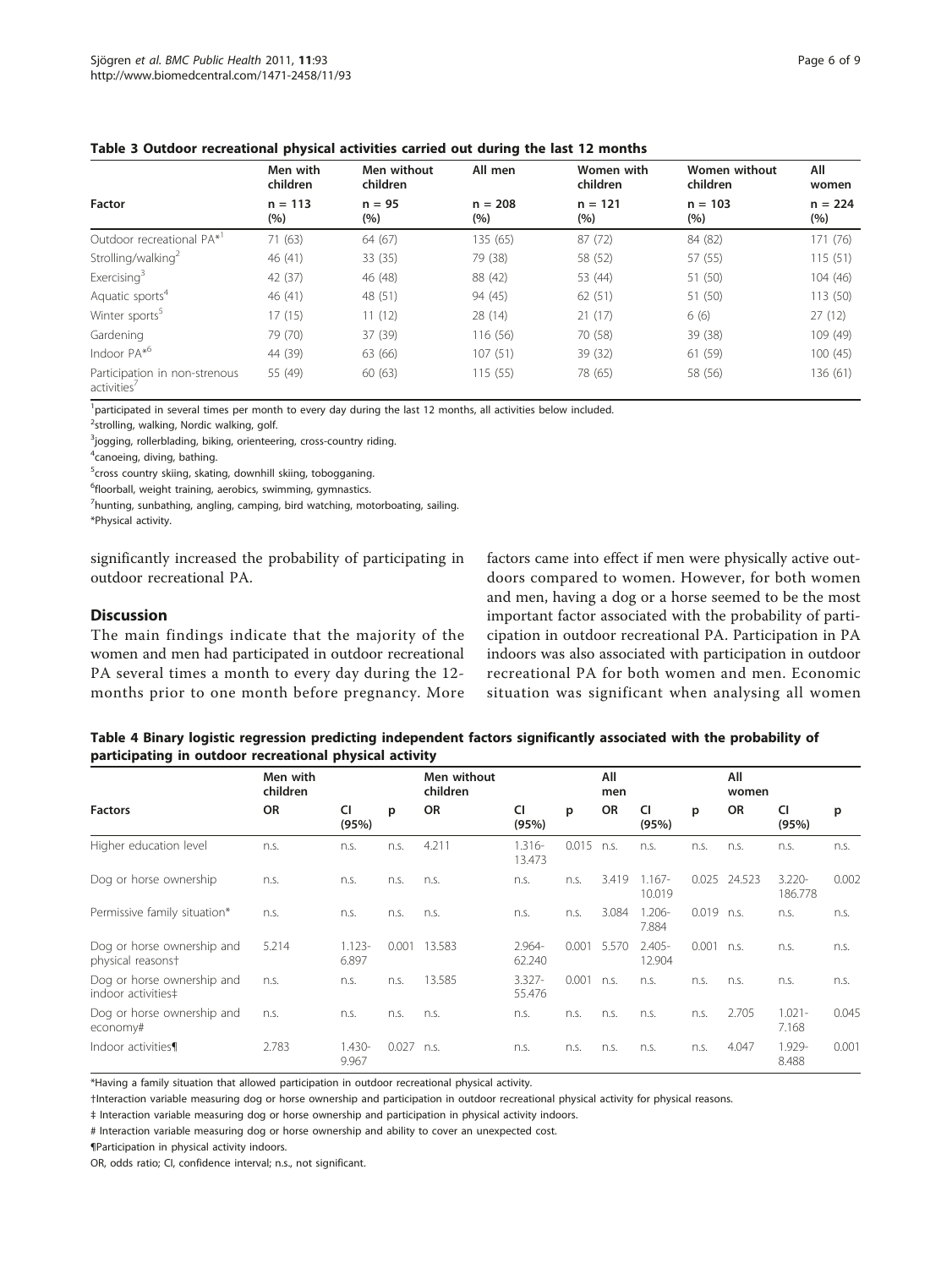together. For men, irrespective of whether they had children or not, the physical aspect, i.e. improved physical condition, staying power and vigour, played a significant role. For all men, a family situation that allowed PA was important to participation in outdoor recreational PA.

PA is a wide-ranging term that includes a variety of activities that may occur in many different settings and modes and at varying frequencies and intensities. This complexity makes it difficult to measure. However, our definition of PA included a broad range of activities. Participants were given examples of activities in the questionnaire and were allowed to evaluate the various activities that they participated in over the course of a year. The intensity and type of activity can vary widely during a year; the seasons are likely to influence both the level of activity and the chosen activity [22].

Participants reported only how often they had participated in outdoor recreational PA during the previous 12 months (up to one month before pregnancy) and not the intensity or time, which would have provided more information about their habits. Bias may exist due to the retrospective nature of the study. Data collection at the population level often involves self-reported measures through the use of questionnaires. This study strategy is frequently employed for reasons of practicality, low cost, and general acceptance [23]. Self-reports are useful for gaining insight into PA patterns in populations although there is always a risk of over- and underestimation of the answers. Indeed, the measurement method may have a significant impact on the observed levels of PA; self-reported measures of PA were both higher and lower than those measured directly [24]. Even selfreports about smoking and alcohol consumption may cause systematic errors and should be treated with caution [25,26].

The participants in this study included the majority of pregnant women and their partners within the defined geographical area. However, since the rate of nonparticipation was fairly high (48%), generalising the findings must be done with caution. Non-response can affect the validity of epidemiological studies and introduce bias [27]. Response quality is also important in the sense that incomplete or incorrectly-answered questionnaires will have the same effects as a poor response. The questionnaires were completed very well by the participants in this study. Accordingly, the internal validity was very low, which must be regarded as a strength of the study. The participants probably remembered whether or not they participated in outdoor recreational PA during the last 12 months although the number of times might be misleading. Other strengths are that we included both women and men and that the distribution according to gender was almost equal, as well as the distribution of both women and men with and without children. The classification of the different outdoor recreational physical activities carried out during the last 12 months was at first made by all the authors separately and then compared. There was no disagreement among the authors about the classification.

In contrast to previous studies [1,11,12], which stated that women tend to be less physically active than men, 76% of the women and 65% of the men included in our study participated in outdoor recreational PA during the 12-month period prior to one month before pregnancy. This observation may be explained by our inclusion of a wider spectrum of outdoor activities, not only activities strongly associated with sports and exercise that are traditionally pursued mostly by men. Women, both with and without children, were found to stroll and walk significantly more than men. These findings are in agreement with previous work [28] demonstrating that women of all ages tend to walk more than men.

Dog or horse ownership emerged as a factor that was strongly associated with participation in outdoor recreational PA among both men and women in this study. We chose to focus on dogs and horses, since these animals require exercise and involve outdoor recreational PA for the owner. Our findings corroborate other studies [29], demonstrating that dog owners spend more time in mild to moderate PA compared to non-dog owners. We also found that men who had a dog or a horse and participated in outdoor recreational PA for physical reasons were more capable of being active. This finding might indicate that men who have an interest in PA for physical reasons tend to have a dog or a horse. Since having pets, especially a horse, involves additional expense, people in a better financial situation are more likely to have a dog or a horse. Along the same lines, we noted that women who were able to cover an unexpected cost and had a dog or a horse participated more in outdoor recreational PA than women who did not. However, some of the groups that this data refer to have less than five participants and caution may be needed when drawing conclusions.

Participation in PA indoors was associated with participation in outdoor recreational PA, both for women and men. A trend towards polarisation can be seen, in which the population is divided into those who perform PA and those who do not [30]. Accordingly, it seems that people active in PA are active independent of indoor or outdoor activities. Both women and men without children participated in PA indoors significantly more than those who had children. This occurrence may be explained by the fact that healthcare PA is easier to perform outdoors with children than indoors. This finding underscores the importance of midwives informing parents-to-be of the positive health effects of outdoor recreational PA, especially since the majority of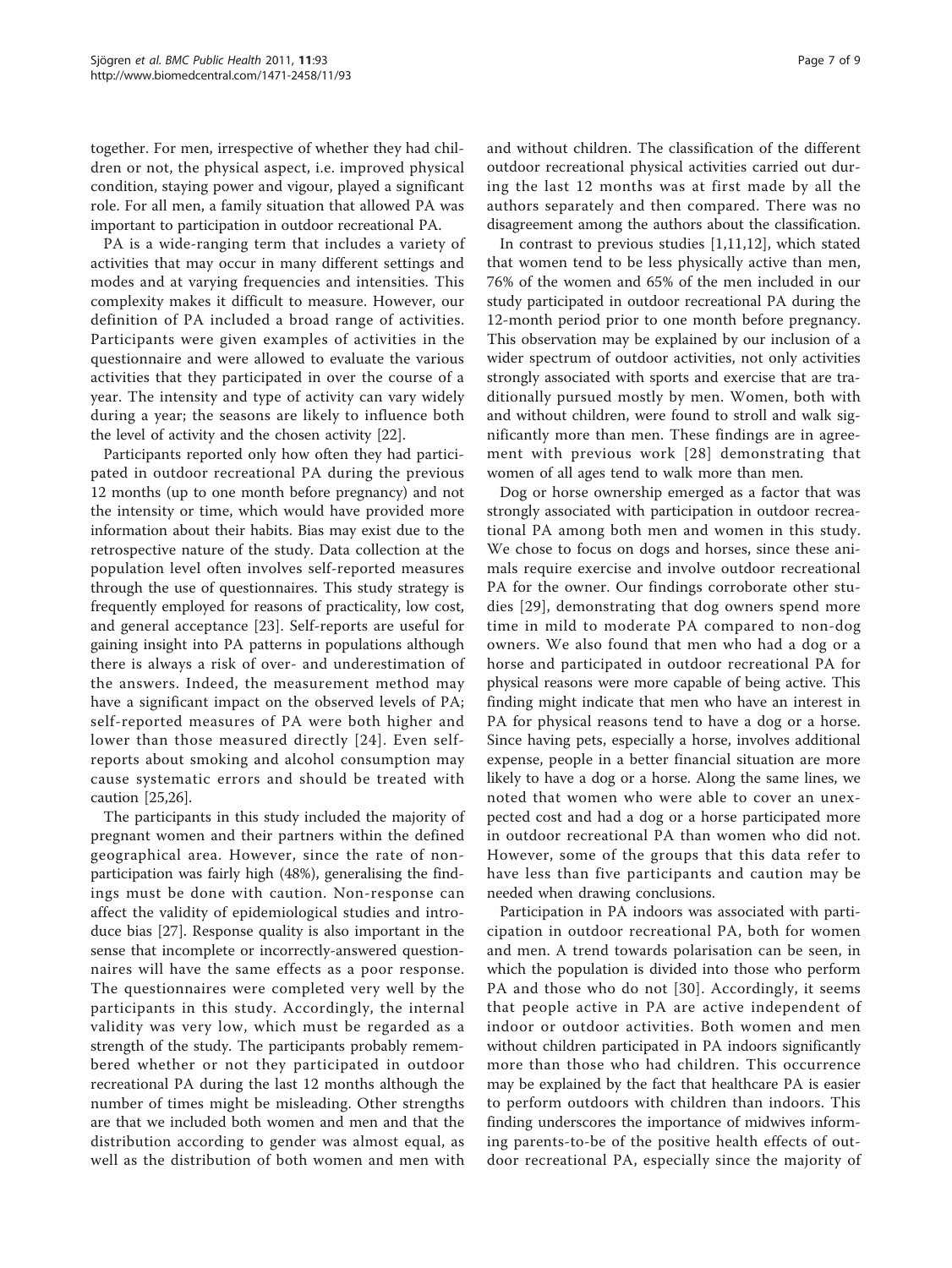women and men reported that outdoor recreational activities had a positive impact on their well-being. Other studies [4-6] have also shown a positive relationship between green space and self-perceived health. PA that is not physically strenuous e.g. sunbathing, bird watching and hunting (we have defined hunting based on Swedish conditions, where hunting mostly means sitting and waiting for the animal to show up), were among the most widely pursued activities among both women and men. These types of activity may have a restorative effect on people's health and should not be underrated [8].

In Sweden, as in many other countries, there are differences in participation in PA among different groups in society. Lower levels of PA are more common among individuals with lower education levels than among those with a higher level of education [31,32]. In this study, men without children and with a higher level of education were more likely to perform outdoor recreational PA than those with a lower level of education.

Men, irrespective of whether they had children or not, who had a family situation that permitted outdoor recreational PA, participated in activities to a greater extent than men without such a family situation. As previous work has mainly focused on the PA of women, to our knowledge no similar findings have been reported. Previously, women listed lack of time, social support, family commitments and role obligations as barriers to their participation in PA [18-21], factors which are included in the family situation. Our findings thus indicate a need for more research focusing on PA of men who become parents.

Contradictory reports exist regarding the impact of age and number of children on participation in PA [33-37]. We focused only on the differences between women and men with and without children; accordingly, we have not studied how age and number of children may affect participation in outdoor recreational PA.

Becoming a parent is a life-changing event that affects participation in PA, probably due to lifestyle changes. Pregnancy and parenthood have been found to be life events associated with decreased PA [14,15]. The decline is seen mostly among women, possibly explained by a research focus on women's perception of and influences on their children's PA patterns. Bellows-Riecken and Rhodes [15] reviewed 31 studies published from 1989 through to July 2007 that dealt with the impact of parenthood on PA. Of the 25 independent samples, 17 focused on women, seven included both women and men, and only one was based solely on men. This review, in addition to the results from this study, demonstrate the need for a greater focus on men's PA during this life transition, as both parents play an important role in shaping their children's routines (including PA habits). There would generally appear to be a stronger influence of fathers' PA patterns on both boys and girls [38].

### Conclusions

The majority of the women and men had participated in outdoor recreational PA from several times per month up to every day during the 12-month period prior to one month before pregnancy. More factors affected whether men were physically active than women. Dog or horse ownership seemed to be an important factor associated with the probability of participating in outdoor recreational PA. Those active in PA are also active independent of indoor or outdoor activities. Our findings also indicate that becoming a parent is a lifechanging event that affects participation in PA. Midwives and health promoters have an important role to play, encouraging both parents to be active and to support each other by offering family-oriented PA choices that involve parents and children or that provide an opportunity for parents to perform PA while their children are involved in their own activities. Further studies dealing with gender differences are needed in this field. The promotion of outdoor recreational PA, which also has restorative effects on well-being, needs to focus on activities that are attractive and affordable for the majority of both men and women.

#### Acknowledgements

We are grateful to the participants in this study. We are also grateful to Maria Sjögren and all the midwives at Trossö and Lyckeby antenatal clinics for their help with data collection. We also thank Claes Jogréus for statistical advice. This study was supported with grants from the Blekinge Research Council.

#### Author details

<sup>1</sup> Faculty of Medicine, Department of Clinical Sciences in Malmö, General Practice, Lund University, CRC entrance 72:28:11, Malmö University Hospital, 205 02 Malmö, Sweden. <sup>2</sup>School of Health Science, Blekinge Institute of Technology, 371 79 Karlskrona, Sweden.

#### Authors' contributions

KS and LS were responsible for the conception, design and acquisition of data. KS was responsible for the analysis and interpretation of data and drafting the initial manuscript. LS and EEH were responsible for reviewing all drafts of the manuscript. All authors read and approved the final manuscript.

#### Competing interests

The authors declare that they have no competing interests.

Received: 26 April 2010 Accepted: 10 February 2011 Published: 10 February 2011

#### References

- US Department of Health and Human Services: The Surgeon General's report on physical activity and health. Washington DC: US Government Printing Office; 1996.
- 2. Warburton DER, Nicol CW, Bredin SSD: [Health benefits of physical activity:](http://www.ncbi.nlm.nih.gov/pubmed/16534088?dopt=Abstract) [the evidence.](http://www.ncbi.nlm.nih.gov/pubmed/16534088?dopt=Abstract) Canadian Medical Association Journal 2006, 174:801-809.
- 3. Physical Activity Guidelines Advisory Committee: Physical Activity Guidelines Advisory Committee Report, 2008. Washington DC: Department of Health and Human Services; 2008.